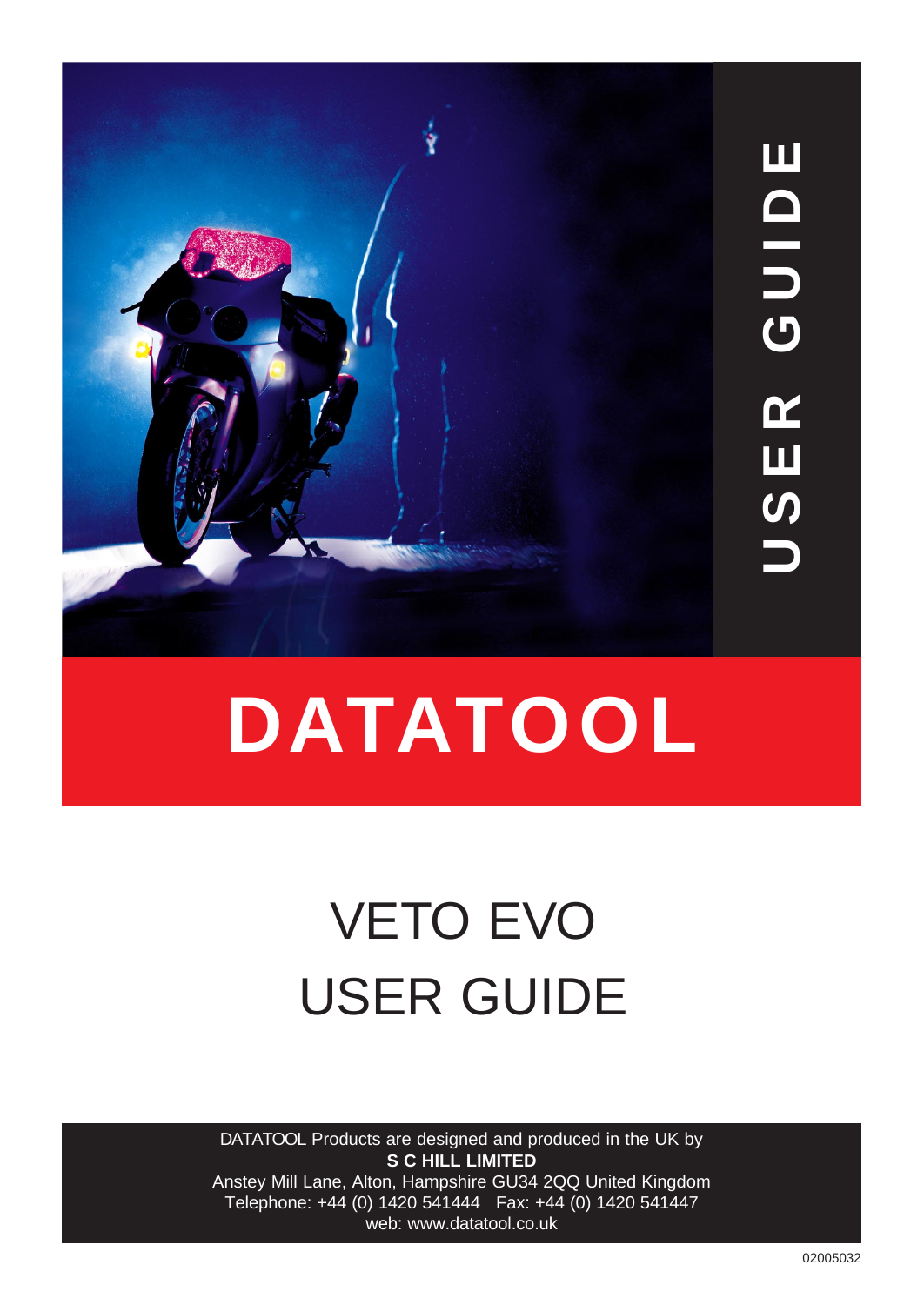# VETO EVO User Guide



DATATOOL Products are designed and produced in the UK by **S C HILL LIMITED** Anstey Mill Lane, Alton, Hampshire GU34 2QQ United Kingdom

Telephone: +44 (0) 1420 541444 Fax: +44 (0) 1420 541447 web: www.datatool.co.uk

Your motorcycle is fitted with a sophisticated anti-theft alarm and engine immobilisation system. Make sure that your installer advises you of the location and function of the main components.

# **The VETO EVO System consists of the following main components:**

Two Remote Transmitters Installed VETO EVO Control Unit Movement Detection Customising Wires Installed ProtectiveTrigger Switch Installed In-Line Fuse and Spare Fuse Installed LED Alarm Indicator Warning Labels Troubleshooting Label (Attached to underside of seat)

# **WARNING**

UNAUTHORISED ALTERATIONS OR ADDITIONS TO THE VETO EVO SYSTEM MAY INVALIDATE THE WARRANTY AND CERTIFICATE OF INSTALLATION

ALWAYS CONSULT YOUR DEALER

In order to ensure maximum security, you are advised to gain a full understanding of the system by reading this User Guide.

# even if you read nothing else **READ THIS!**

Make sure your installer advises you of the location and type of the in-line fuse, if the fuse fails, your motorcycle will be immobilised until it is replaced.

# **ALWAYS CARRY A SPARE FUSE**

Make sure your installer advises you of the location of the Protective Trigger Switch.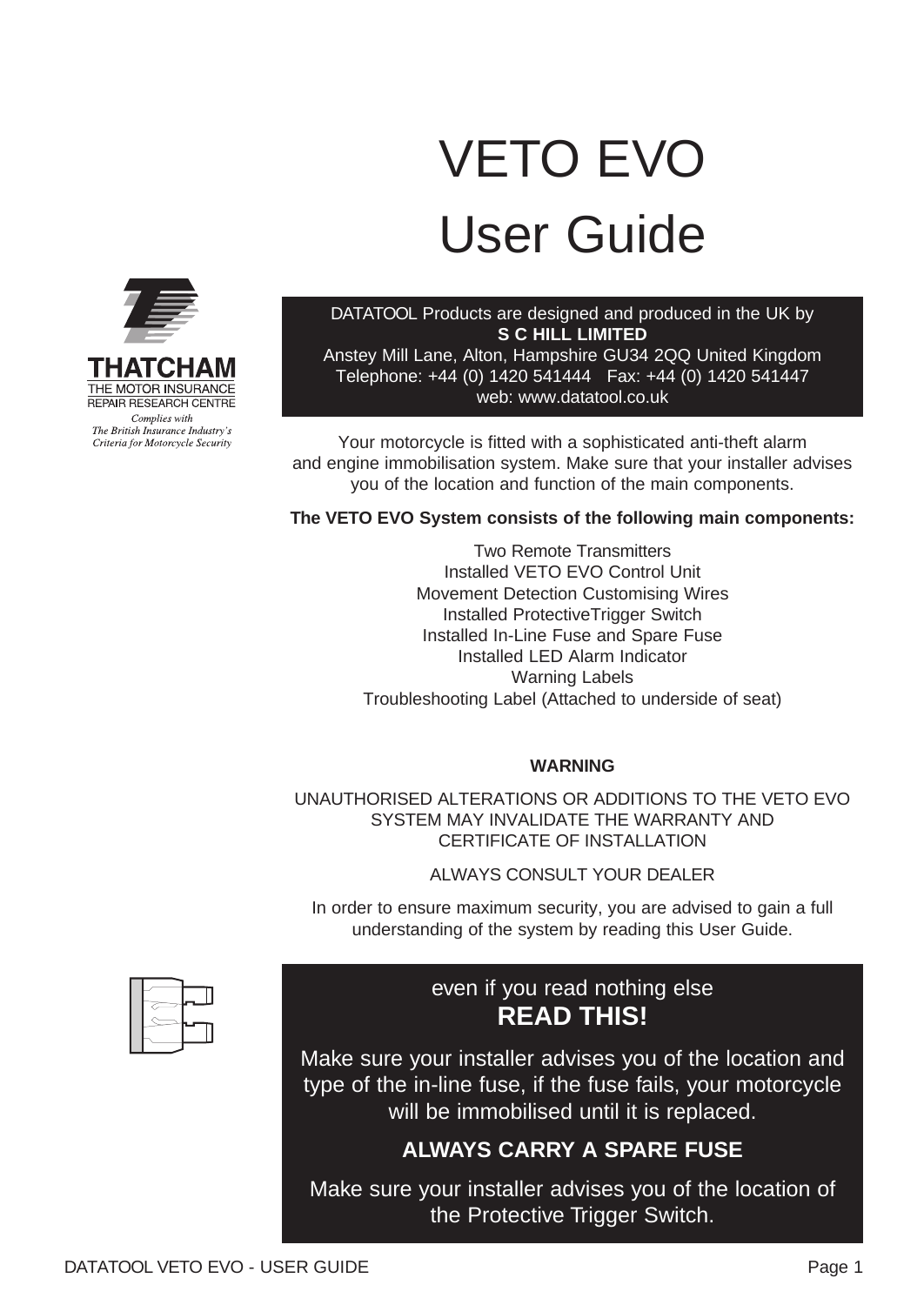# **NORMAL OPERATION**



3. RE-ALIGNMENT (See Troubleshooting)

**ARMING THE ALARM SYSTEM**

## • **Manual Arming**

To arm the alarm system manually, turn the ignition switch **OFF**, press the **O**, until the indicators flash twice with two audible beeps.

## • **Automatic Arming**

In any case, the alarm system will arm itself automatically 30 seconds after the ignition has been switched **OFF**.

## • **Movement Detection**

The standard setting for Movement Detection is Passive Arming and Pre-Reaction Alert Mode. In this mode, Movement Detection is enabled automatically when the alarm arms. Warning beeps will sound if the motorcycle is nudged or moved, too many beeps within a certain time will initiate a full alarm reaction. (Movement Detection can be customised to meet individual requirements - see Page 4)

Movement Detection can be disabled by pressing the ▲ on the transmitter, allowing you to refill the petrol tank or load luggage without triggering the alarm.

# **DO NOT LEAVE THE MOTORCYCLE UNATTENDED WHEN MOVEMENT DETECTION IS DISABLED.**



During the arming process, the LED alarm indicator on the motorcycle will illuminate constantly for five seconds. Once armed, the LED will flash once every second if Movement Detection remains enabled, or once every two seconds if Movement Detection has been disabled.

# **DISARMING THE ALARM SYSTEM**

**• To Disarm the Alarm** - Press the **O**, until the indicators flash once with one audible beep.



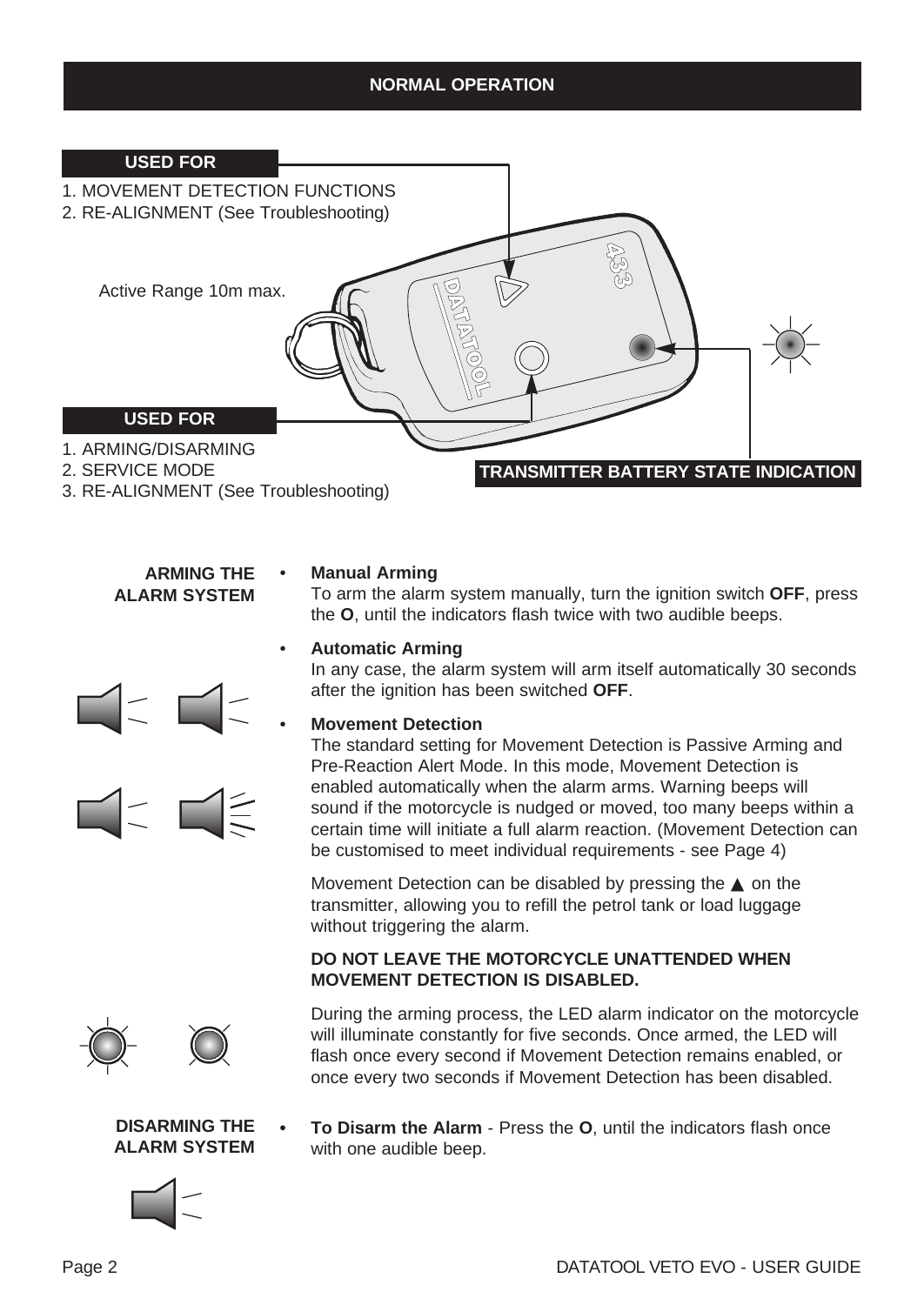# **NORMAL OPERATION**

**PROTECTIVE TRIGGER SWITCH**

A Protective Trigger Switch is fitted close to the Alarm Control Unit protecting it from access eg: under the seat, side panel or petrol tank.

If access is required to the area protected by the Protective Trigger Switch, the alarm system must be placed in Service Mode (see below) or the system must be disarmed.

Use this facility to disable the alarm system eg: when you wish to service or

# **SERVICE MODE (VALET MODE)**





**The motorcycle is totally unprotected in Service Mode**

• With the ignition switched **ON**, **press and HOLD** the **O** until an audible beep is heard. The ignition can then be turned off.

When the alarm system is in Service Mode, the LED alarm indicator on the motorcycle will remain ON and an audible beep will be heard every 15 seconds.

In Service Mode, the Protective Trigger Switch is disabled.

• To return to normal operation, press the **O**.

# **ALARM REACTION**



# **ALARM REACTION**

**Once triggered, the alarm will sound and the indicators will flash for 30 seconds before switching off automatically.**

**To switch OFF the alarm manually, press the O on the transmitter.**

**NOTE:** If the condition which caused the alarm to trigger remains, and the alarm is not switched off manually, the alarm reaction will continue for a further nine cycles.

**ALARM REACTION INDICATION** If the alarm has been triggered in your absence. On your return, the LED alarm indicator on the motorcycle will be flashing rapidly.



**IMPORTANT**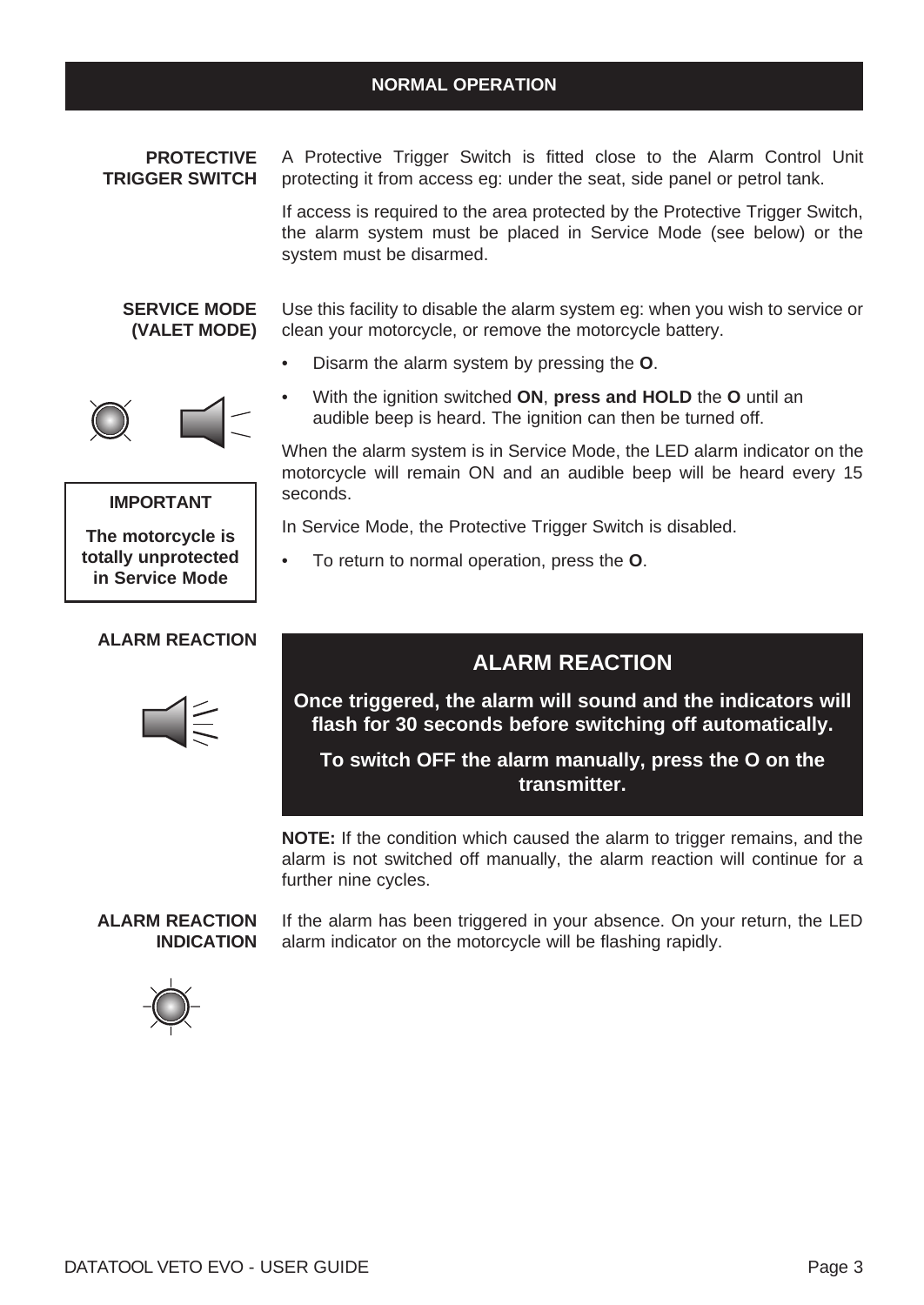# **The System as supplied by DATATOOL is set to arm in PRE-REACTION ALERT MODE with Movement Detection in Passive Arming Mode.**

Movement Detection can be customised to meet individual requirements in two ways. Selection is by grounding of colour coded wires, your installer will tell you where these are located, or check your certificate of installation.

- Do you want the alarm to react immediately if the motorcycle is nudged or moved (**Instant Trigger**), or would you like a warning first (**Pre-Reaction Alert**). **CHOICE 1**
- Do you want Movement Detection to be enabled automatically (**Passive Arming**) when the motorcycle ignition is turned OFF, or do you want to enable Movement Detection manually when you are ready to leave the motorcycle unattended (**Command Arming**). **CHOICE 2**

**NOTE**: Command Arming allows you to refill the petrol tank or load luggage without triggering the alarm. **DO NOT LEAVE THE MOTORCYCLE UNATTENDED IN THIS MODE** as Movement Detection is disabled. This is indicated by the motorcycle LED flashing slowly (once every two seconds) to remind you.



# **PRE-REACTION ALERT MODE**

When armed and with Movement Detection enabled, warning beeps will sound if the motorcycle is nudged or moved. Too many beeps within a certain time will initiate a full alarm reaction.



# **INSTANT TRIGGER MODE**

When armed and with Movement Detection enabled, any movement, shock or vibration will result in an immediate full alarm reaction.

In Instant Trigger Mode only, the sensitivity of Movement Detection can be set to one of two levels (Dealer change only).

# **IMPORTANT**

**Customisation of Movement Detection Sensitivity must only be carried out by a DATATOOL Authorised Dealer**

**CUSTOMISATION WIRES**

Movement Detection is customised by securely grounding (connecting to a suitable earth point on the motorcycle) a combination of the **YELLOW** and **BLUE** coloured customisation wires.

| <b>YELLOW WIRE</b>                                        |                                                        |  |  |
|-----------------------------------------------------------|--------------------------------------------------------|--|--|
| <b>ISOLATED</b>                                           | <b>GROUNDED</b>                                        |  |  |
| Passive<br>Movement<br>Detection<br>(Automatic<br>Arming) | Command<br>Movement<br>Detection<br>(Manual<br>Arming) |  |  |

| <b>BLUE WIRE</b> |  |
|------------------|--|
|                  |  |

**ISOLATED**

Pre-Reaction Alert Mode

| <b>GROUNDED</b>        |  |  |
|------------------------|--|--|
| <b>Instant Trigger</b> |  |  |
| Mode                   |  |  |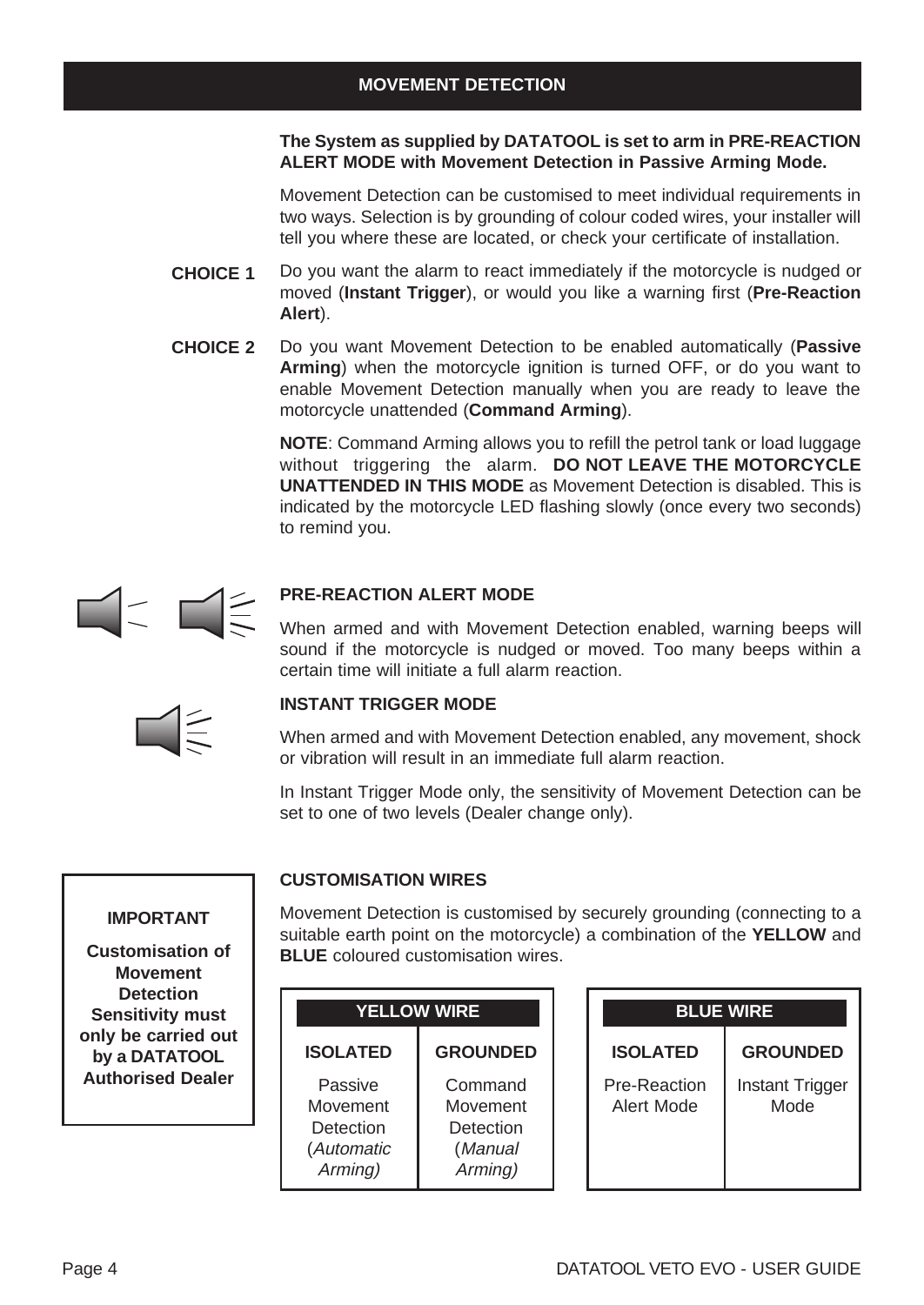# **MOVEMENT DETECTION**

# **SWITCHING MOVEMENT DETECTION OFF**

If the alarm system is set to arm with Movement Detection enabled (Passive Arming), Movement Detection can be turned **OFF** as follows:

- Arm the system as normal
- Wait until the LED Alarm Indicator flashes
- Press the ▲ on the Transmitter until an audible beep is heard

The LED Alarm indicator will flash once every TWO seconds - Indicating Movement Detection has been **DISABLED.**

# **SWITCHING MOVEMENT DETECTION ON**

If the alarm system is set to arm with Movement Detection disabled (Command Arming), Movement Detection can be turned **ON** as follows:

- Arm the system as normal
- Wait until the LED Alarm Indicator flashes
- Press the ▲ on the Transmitter until an audible beep is heard
- The LED Alarm indicator will flash once every second indicating Movement Detection has been **ENABLED.**





 $\overline{\phantom{a}}$ 

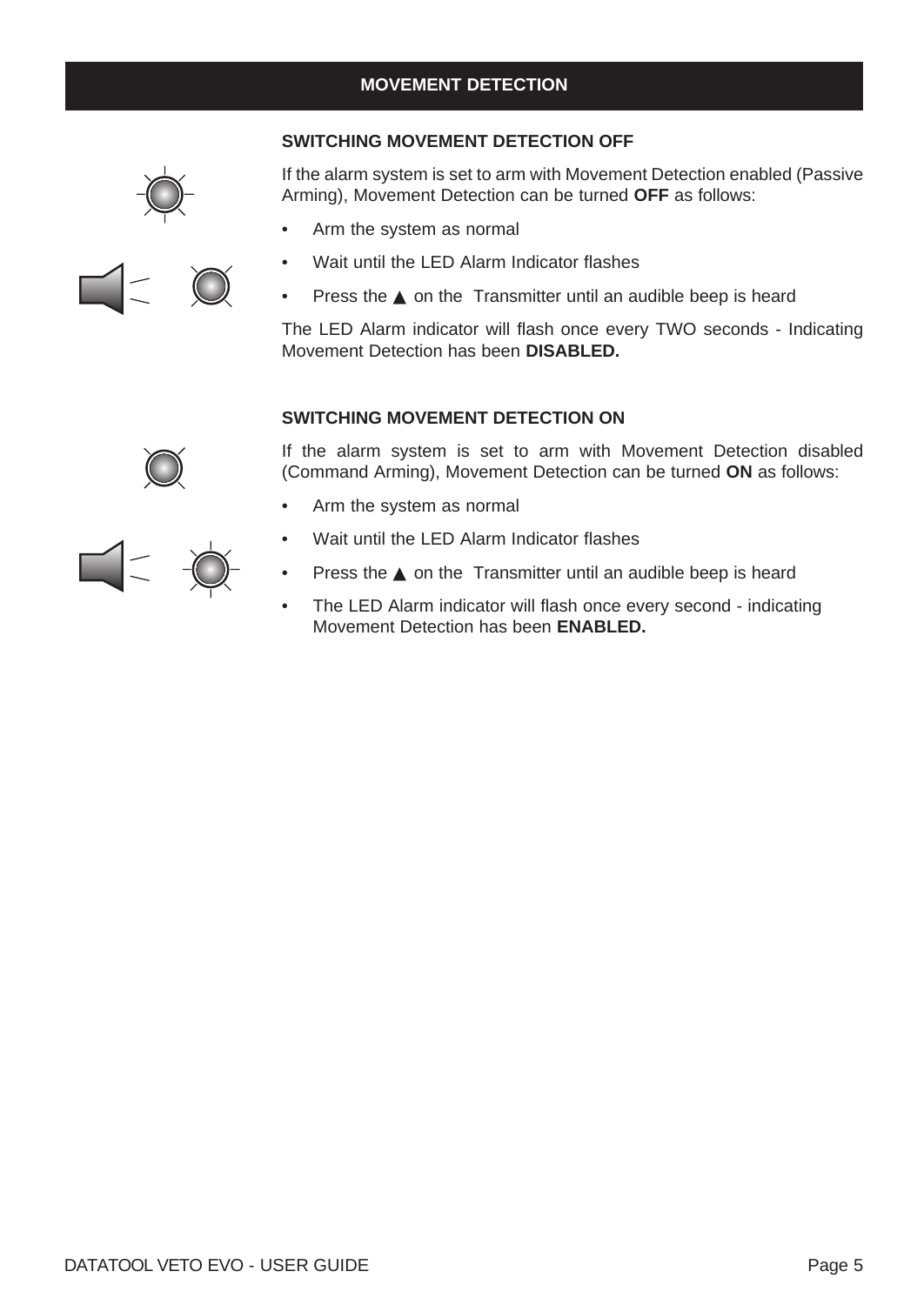# **TRANSMITTER**



# **TRANSMITTER BATTERY STATE INDICATION**

If the transmitter LED flashes **slowly** when either the **O** or ▲ is pressed, check battery contacts are clean or **REPLACE THE BATTERY** as soon as possible. Failure to do so could mean that you are unable to disarm the alarm, resulting in the alarm remaining active and the motorcycle remaining

**TRANSMITTER BATTERY STATE INDICATION**

Battery Type - **GP23A**

Slow Flashing - **CHECK BATTERY CONTACTS ARE CLEAN or REPLACE BATTERY** Rapid Flashing - **IMMINENT TRANSMITTER FAILURE**



**TRANSMITTER BATTERY REPLACEMENT**

# **IMPORTANT**

immobilised.

If the transmitter LED flashes **rapidly** when either the **O** or ▲ is pressed**, TRANSMITTER FAILURE IS IMMINENT - you will NOT be able to disarm the alarm and the motorcycle will be IMMOBILISED.**

To clean the battery contacts, or to replace the battery, open the casing using the two screws.

Make sure that the replacement battery is of the correct type and located in the correct position with the polarity maintained.



## **TRANSMITTER DELETION**

If for any reason a Transmitter code needs to be deleted from the VETO EVO System, the Control Unit PCB must be removed by a DATATOOL Dealer and returned to DATATOOL with the transmitters associated with it.

There is a nominal charge for this service.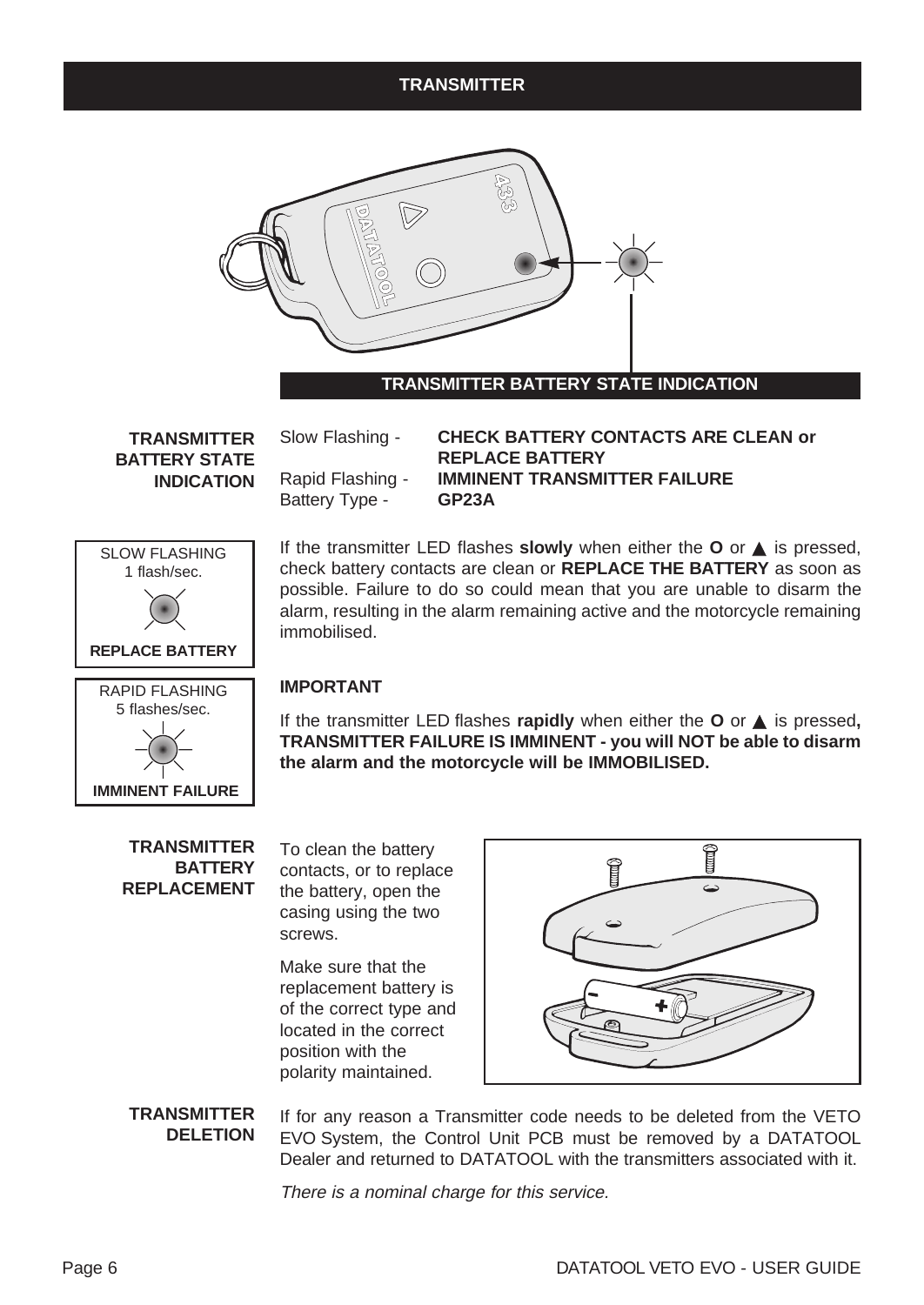# **TROUBLESHOOTING**

| TN-LINE FUSE -      |  |
|---------------------|--|
| <b>ALWAYS CARRY</b> |  |
| <b>A SPARE</b>      |  |

Г

Make sure your installer advises you of the location and type of the in-line fuse. If the fuse fails your motorcycle will be immobilised until it is replaced.

If the replacement fuse blows repeatedly, or you continue to experience difficulties consult your dealer.

| Can NOT disarm                                                     | Check the alarm system fuse.                                                                                                                                                                                                                                                                            |
|--------------------------------------------------------------------|---------------------------------------------------------------------------------------------------------------------------------------------------------------------------------------------------------------------------------------------------------------------------------------------------------|
| (or manually arm)<br>the alarm system                              | Check that you are within range of the<br>motorcycle (10m max.).                                                                                                                                                                                                                                        |
|                                                                    | Check the ignition switch is in the OFF<br>$\bullet$<br>position.                                                                                                                                                                                                                                       |
|                                                                    | Check the integrity of the transmitter<br>battery (see transmitter battery state -<br>page 6).                                                                                                                                                                                                          |
| <b>Transmitter Code</b><br><b>Re-Alignment</b><br><b>Procedure</b> | Check that the transmitter signal is<br>correctly aligned with the control unit by<br>pressing both the O and ▲ buttons on<br>the transmitter simultaneously for at<br>least 5 seconds, release the buttons and<br>try again. (Note: Re-alignment will not<br>work with low transmitter battery state). |
|                                                                    |                                                                                                                                                                                                                                                                                                         |
| <b>Starter motor fails</b><br>to function                          | Check the alarm system fuse<br>(NB: if the indicators do not function<br>when arming/disarming or during alarm<br>reaction, this normally indicates a failed<br>fuse or lack of power supply/earth to<br>alarm system).                                                                                 |
|                                                                    | Check the motorcycle battery is in good<br>condition.                                                                                                                                                                                                                                                   |
|                                                                    | Ensure (where applicable) that engine<br>'Run/Stop' switch is in the 'run' position,<br>side stand is up and motorcycle is not in<br>gear.                                                                                                                                                              |
|                                                                    | Check that alarm system can be put in<br>Service Mode (see page 3). If not, check<br>all motorcycle fuses as this indicates that<br>the alarm is not receiving an "ignition on"<br>signal.                                                                                                              |
|                                                                    |                                                                                                                                                                                                                                                                                                         |
| False alarms can<br>be initiated by the<br>following               | Failure of the alarm system fuse<br>$\bullet$<br>(see above).                                                                                                                                                                                                                                           |
|                                                                    | Movement Detection set too sensitive,<br>$\bullet$<br>(see Movement Detection) ask your<br>DATATOOL dealer to reset the<br>sensitivity to its least sensitive setting.                                                                                                                                  |
|                                                                    | Protective Trigger Switch not set or<br>adjusted correctly.                                                                                                                                                                                                                                             |
|                                                                    |                                                                                                                                                                                                                                                                                                         |

# **IMPORTANT**

If there is a failure within the control unit, or if the unit detects spurious or missing signals from the motorcycle, the alarm control unit will not immobilise the motorcycle until the ignition is switched OFF.

**The motorcycle will not start again until the "fault" has been rectified.**